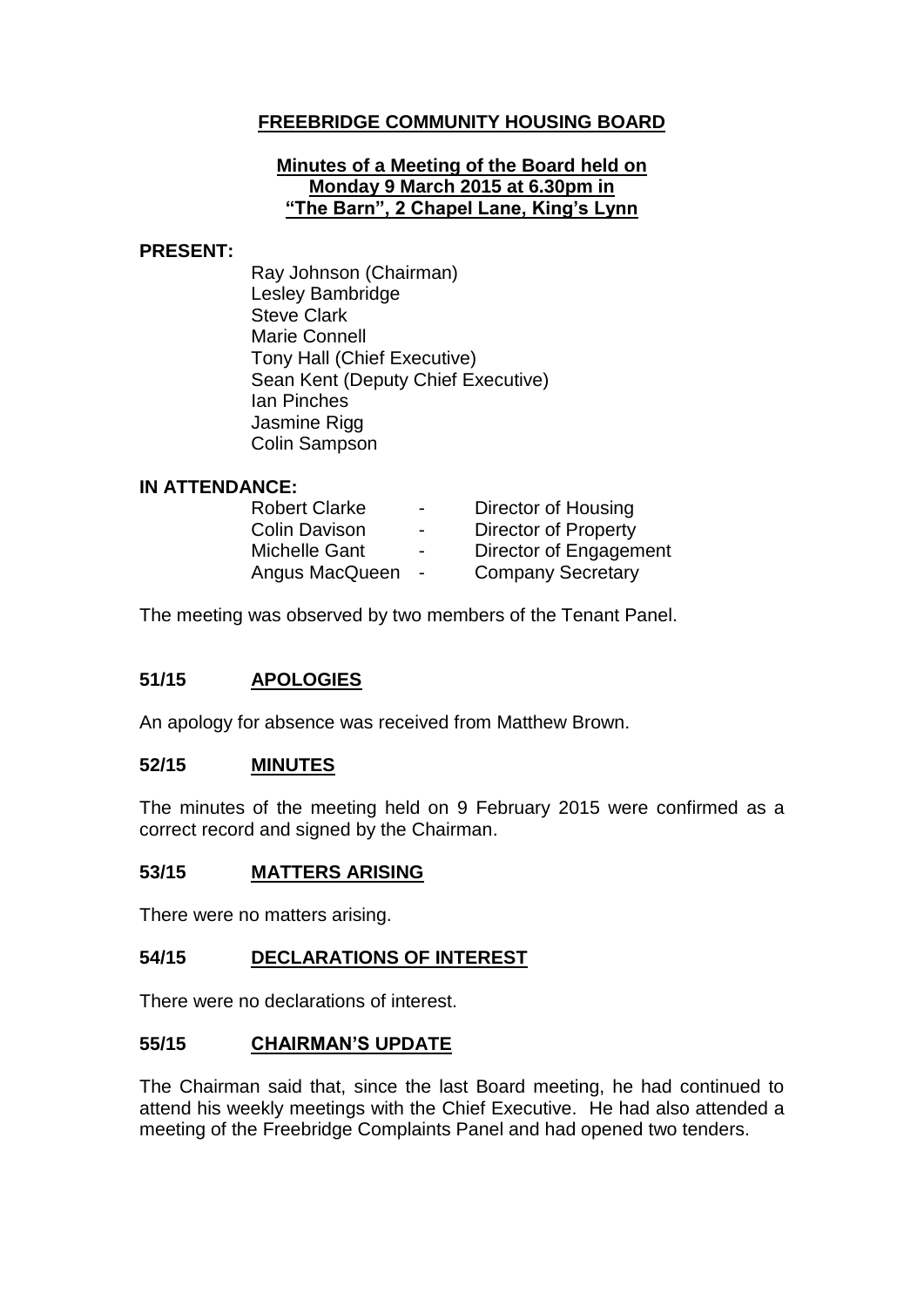# **56/15 CHIEF EXECUTIVE'S UPDATE**

# **(a) Introduction**

A written update from the Chief Executive had been previously circulated and was noted by the meeting.

The written update covered the following issues:

- Rule changes
- Bank mandate
- Budget
- Lovell contract Hillington Square Phase 1
- Fire damage at Elizabeth Close
- Development update
- Plaxtole House
- Charitable activities

Discussion took place on some aspects of the update, as set out below.

# **(b) Rule Changes**

The Chairman advised that he had met with the Borough Council's Portfolio Holder for Community when, among other things, the proposed Rule changes had been discussed. They were now intending to meet every six weeks, to keep each other up-to-date on key issues.

## **(c) Bank Mandate**

The Board noted that, although it had been agreed at the last meeting that the Chairman should sign the Printed Signatory Bank Indemnity, the bank had stated that this should be signed by someone included on the Bank Mandate; the Chairman was not included. In answer to a question, the Deputy Chief Executive said that it would not be practical to include a Non-Executive Board Member on the Bank Mandate, as cheque signatories needed to be available in the office at short notice.

**RESOLVED:** That the Printed Signatory Bank Indemnity form be signed by the Chief Executive.

# **(d) Budget**

**[Confidential]** 

## **(e) Data Protection**

[Confidential]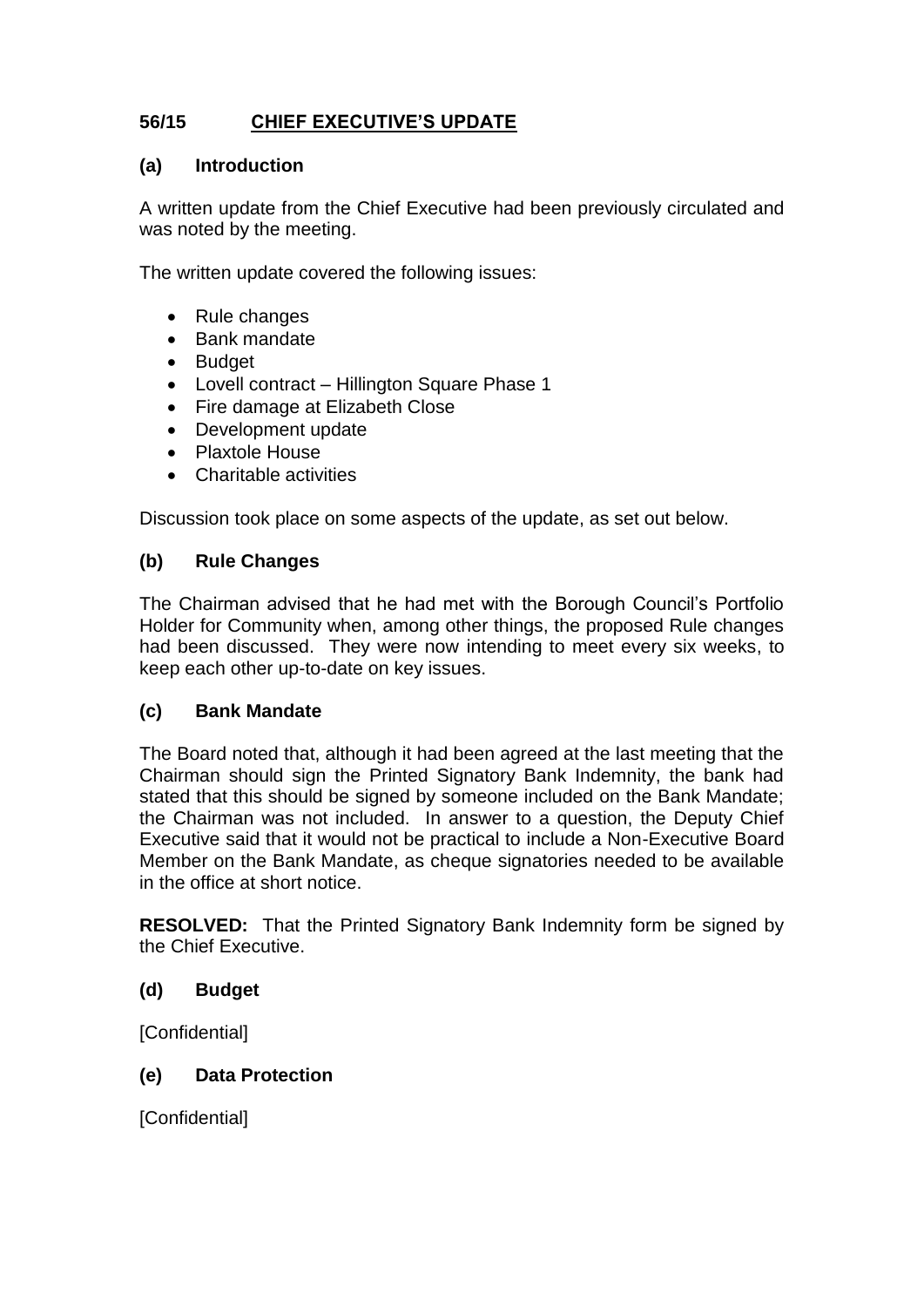# **57/15 DRAFT BUSINESS PLAN 2015/16**

The Chief Executive presented a report which introduced the draft 2015-16 Business Plan, strategic targets, and the three-year planning framework.

The Chief Executive said that the draft Plan had been prepared as a result of a great deal of hard work by the Board, at its away day and thinking sessions, and by the Management Team. It focused on both improving the business in the short-term and on longer-term strategic direction. It was part of a suite of documents, including the Operational Plan, and so avoided a long list of activities.

In answer to questions, the Executive Members made the following points:

- The Management Team would populate the Plan with timescales and more detail following its approval.
- The aims set out in the three-year Plan provided a means of measuring the Plan's success.
- Much of what was included in the Operational Plan was already seen by the Board in the action plans contained within individual policies. They were monitored by the Management Team and ultimately by the service assurance and business assurance processes. To give the Board additional assurance, updates would be included in the quarterly Operations Performance Overview report.
- When Freebridge developed its Placeshaping Strategy, it would need to be clear on the types of activities that Freebridge would take part in and the type of activities that it would not become involved in. Such decisions would be communicated in a careful and sensitive way to the outside world.

**RESOLVED:** That the draft 2015-16 Business Plan, strategic targets, and the three-year planning framework be approved as presented.

# **58/15 LOVELL/PROPERTY SERVICES SUB-CONTRACTOR CONTRACT**

[Confidential item]

#### **59/15 REVIEW OF THE SAFEGUARDING CHILDREN AND YOUNG PEOPLE POLICY AND OF THE SAFEGUARDING VULNERABLE ADULTS POLICY**

The Director of Housing presented a report which reviewed the Safeguarding Children and Young People Policy and the Safeguarding Vulnerable Adults Policy.

In answer to a question, the Chief Executive stated that some employees would be attending training on radicalisation. The Director of Housing said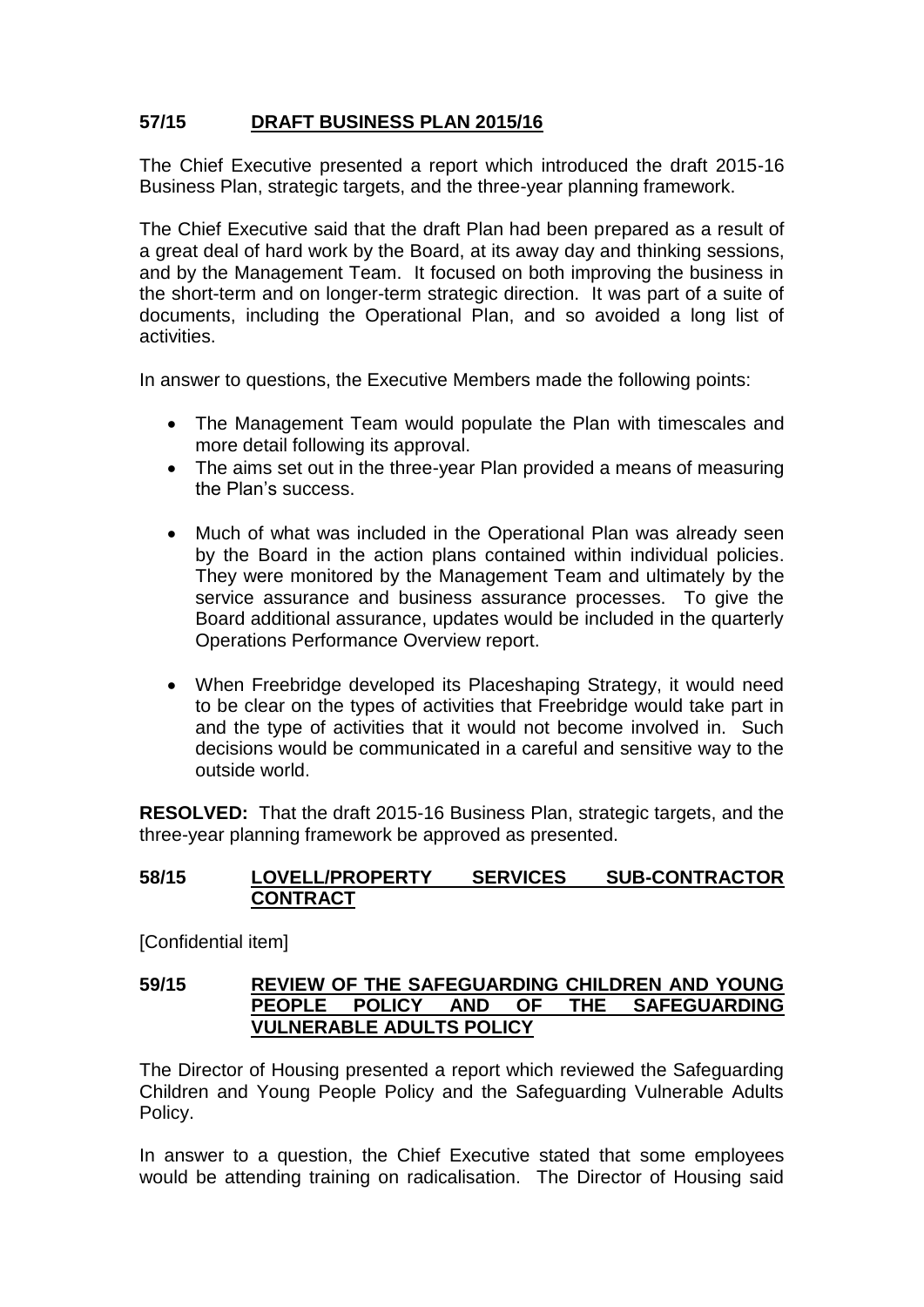that he would check whether the Safeguarding Policies should include a reference to radicalisation, and would present an amendment to the Policies to the Board should this be necessary.

**RESOLVED:** That the revised Safeguarding Children and Young People Policy and Safeguarding Vulnerable Adults Policy be approved as presented.

## **60/15 APPOINTMENT OF SHAREHOLDERS**

The Company Secretary presented a report which listed applications for tenant shareholding.

In answer to a question, the Company Secretary advised that there were now over 200 tenant shareholders.

**RESOLVED:** That the applications for tenant shareholding set out in Appendix 1 to the report be approved.

# **61/15 REVIEW OF HOUSING NEED AND CHOICE BASED LETTINGS**

The Director of Housing presented a report which described a review that had been undertaken by the Management Team of housing need in King's Lynn and West Norfolk and of Freebridge's continued use of West Norfolk Homechoice. The review had followed the release of the Borough Council's Strategic Housing Market Assessment in June 2014; a full copy of this report was available to Board Members on request.

The Director of Housing explained, that since writing the report, he had been informed by the Borough Council that it would shortly be buying new software for West Norfolk Homechoice. Freebridge would be involved in the procurement process. Once the new software was in place, Freebridge would have access to the system; this would be more efficient than the current arrangement and would allow Freebridge to produce its own reports.

In answer to questions, the Director of Housing made the following points:

- Six months' notice would be required on either side to terminate the choice based lettings agreement with the Borough Council.
- The figure of 35.45 bids per property, whilst appearing high, was actually lower than previously.

The Board noted that the number on the housing waiting list had reduced as a result of the introduction of the "three-year connection rule". However, the figure would rise as more people became eligible to join the list.

The Board acknowledged that Freebridge would have strategic decisions to make around whether to focus on the housing needs of its existing tenants or to take a wider view of housing need.